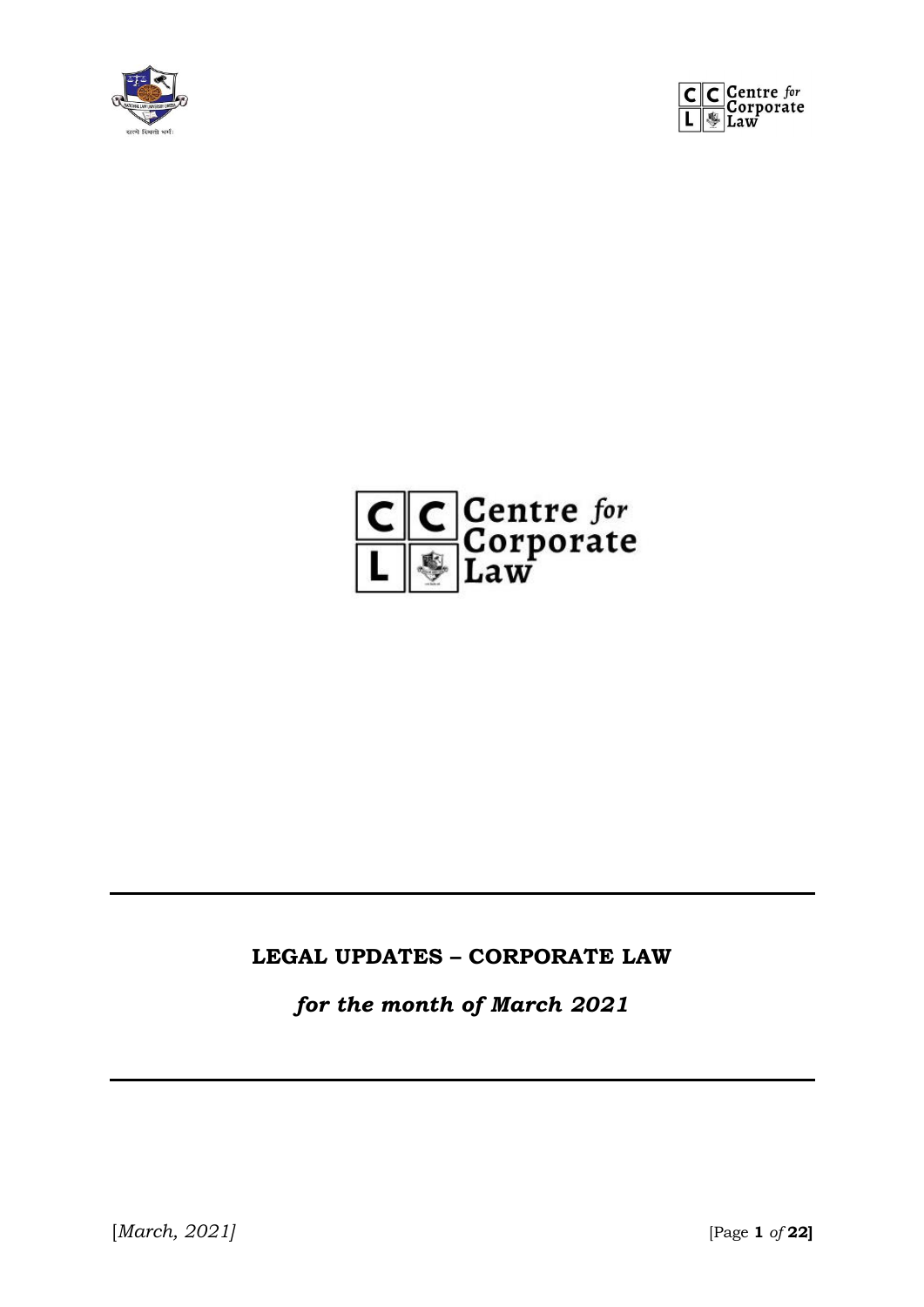



## **INSOLVENCY & BANKRUPTCY BOARD OF INDIA**

#### **NOTIFICATIONS & CIRCULARS**

# **1. Filing of list of stakeholders under clause (d) of subregulation (5) of regulation 31 of the IBBI (Liquidation Process) Regulations, 2016** *(4th March)*

To improve transparency and enable stakeholders to ascertain the details of their claims at a central platform, the Insolvency and Bankruptcy Code read with the Insolvency and Bankruptcy Board of India (Liquidation Process) Regulations, 2016 (Liquidation Process Regulations) require that the liquidator shall verify every claim as on the liquidation commencement date, and thereupon prepare a list of stakeholders, with specified details which shall, interalia, be displayed on the website, if any, of the corporate debtor.

(Circular available [here\)](https://ibbi.gov.in/uploads/legalframwork/5457f159db9f13f9b59e818fe08e3de9.pdf)

# **2. Guidelines for Appointment of Insolvency Professionals as Administrators under the SEBI (Appointment of Administrator and Procedure for Refunding to the Investors) Regulations, 2018** *(9th March)*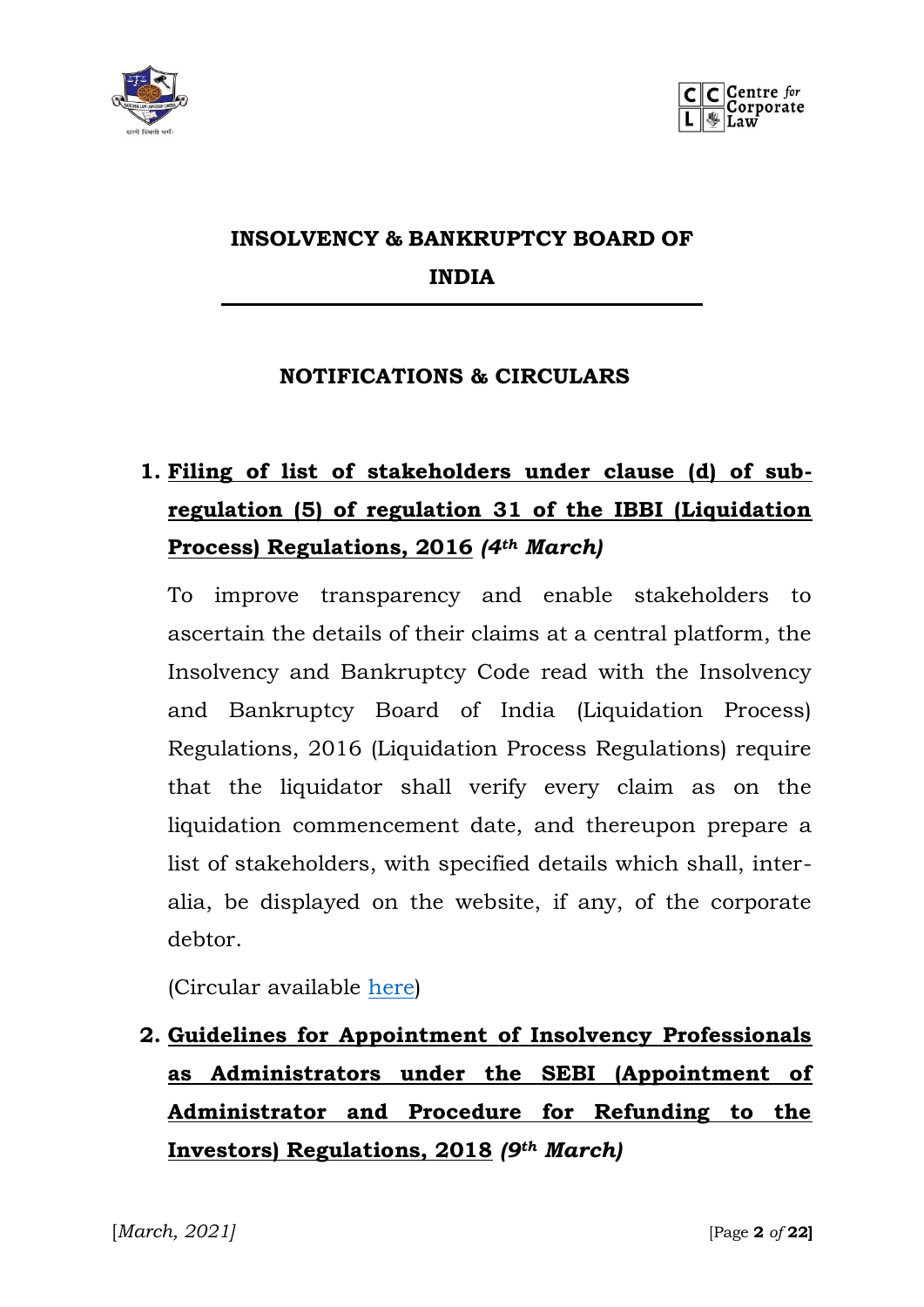



Regulations provide for appointment of Insolvency Professionals (IPs) as Administrators for the purposes specified therein. A copy of the said Regulations is at 'Annexure A'. The IBBI and the SEBI have mutually agreed upon to use a Panel of IPs for appointment as Administrators for effective implementation of the Regulations. The IBBI shall prepare a Panel of IPs keeping in view the requirements of SEBI and the Regulations and the SEBI shall appoint the IPs from the Panel as Administrators, as per its requirement in accordance with the Regulations. A Panel shall be valid for six months and a new Panel will replace the earlier Panel every six months.

(Circular available [here\)](https://ibbi.gov.in/uploads/legalframwork/9642e8fe2457fb437fc7b754ed60b8b2.pdf)

## **3. Reporting of status of ongoing corporate insolvency resolution processes (CIRPs) through Form CIRP 7** *(18th March)*

In exercise of the powers under clauses (aa), (g), (h), (k) of sub-section (1) of section 196 of the Insolvency and Bankruptcy Code, 2016, and regulation 40B of the CIRP Regulations, it is required to filing of Form CIRP 7 within three days of due date of completion of any activity requiring filing of Form CIRP 7 stated in circular when delayed, and continue to file Form CIRP 7 every 30 days, until the said activity remains incomplete.

(Circular available [here\)](https://ibbi.gov.in/uploads/legalframwork/a763e90e0d3702df78bd15e5947c44fb.pdf)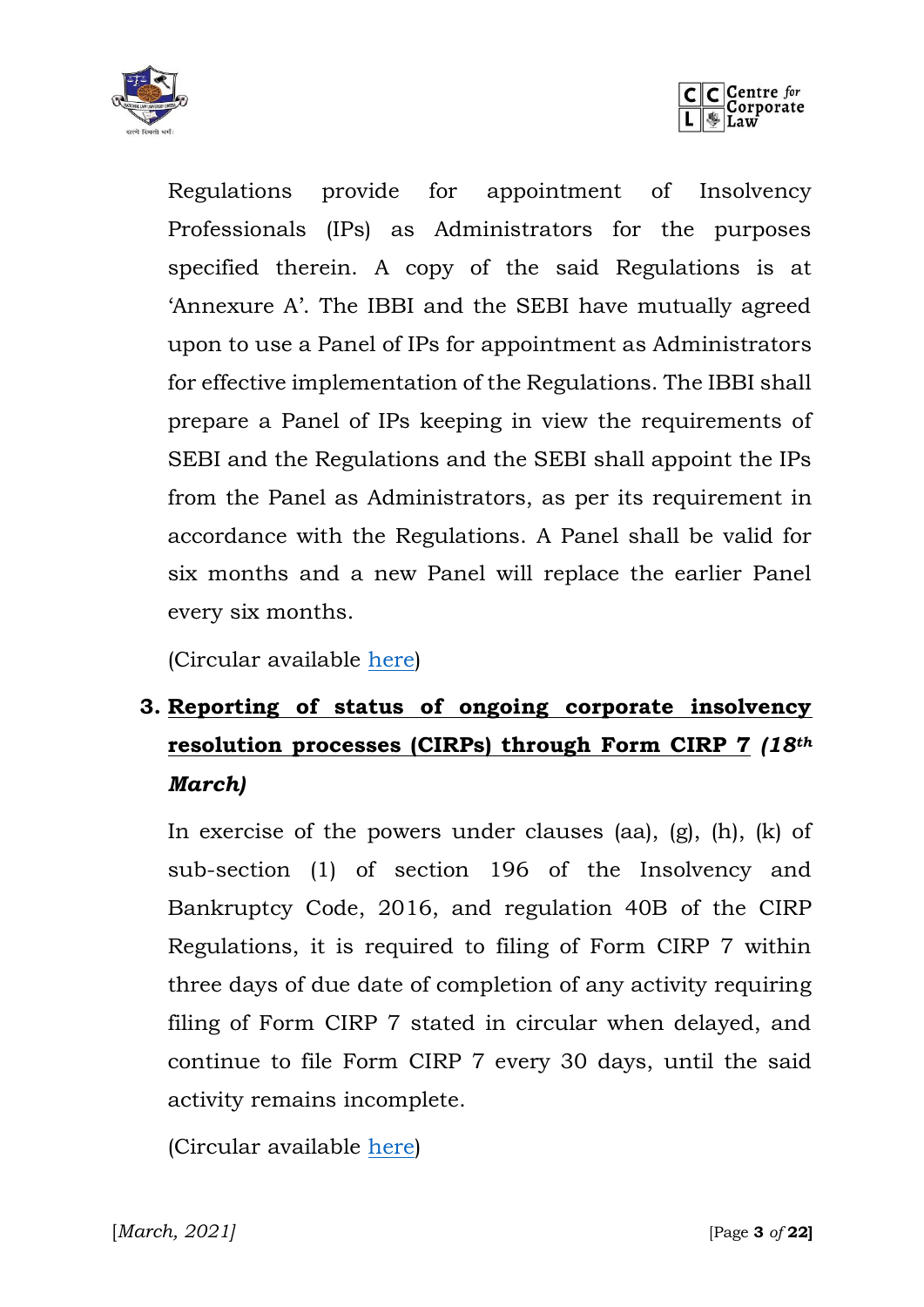



#### **NOTIFICATIONS**

### **1. Insolvency and Bankruptcy Board of India (Liquidation Process) (Amendment) Regulations, 2021** *(4th March)*

The IBBI vide its notification published certain regulations further to amend the Insolvency and Bankruptcy Board of India (Liquidation Process) Regulations, 2016 in exercise of the powers conferred by clause (t) of sub-section (1) of section 196 read with section 240 of the Insolvency and Bankruptcy Code, 2016 (31 of 2016).

(Notification available [here\)](https://ibbi.gov.in/uploads/legalframwork/2a0408cf690dc73b21a2faa8805281fe.pdf)

### **2. Appointment of Executive Director (ED) on deputation** *(10th March)*

The IBBI vide its notice invited applications for 02 (Two) posts of Executive Director (ED) on deputation from eligible officers currently working in Central Government, State Governments, Public Sector Units or Autonomous Organizations. The eligibility criteria for the post and other details for submitting applications are given in the Annexure-A. The last date to apply for the said posts is April 9 ,2021.

(Notification available [here\)](https://ibbi.gov.in/uploads/whatsnew/7c54a8b539e9913d2de77cbe7aa55cc2.pdf)

### *3.* **IBBI (Insolvency Resolution Process for Corporate Persons) (Amendment) Regulations, 2021** *(15th March)*

The IBBI vide its notification published certain regulations referred to as the principal regulations that shall be inserted,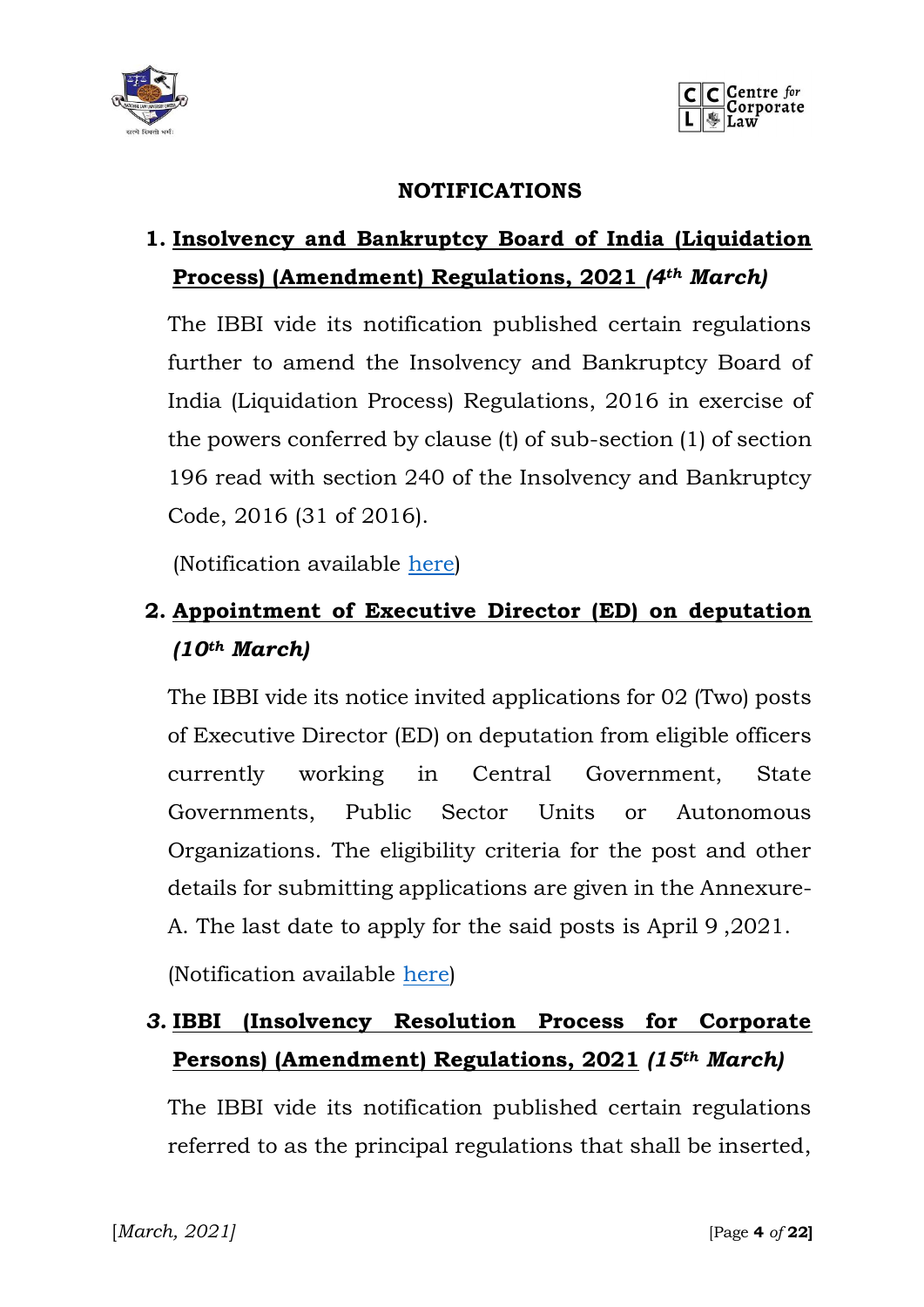



namely "12A. Updation of claim" to amend the IBBI (Insolvency Resolution Process for Corporate Persons) Regulations, 2016, in exercise of the powers conferred by clause (t) of sub-section (1) of section 196 read with section 240 of the Insolvency and Bankruptcy Code, 2016 (31 of 2016). These regulations may be called the IBBI (Insolvency Resolution Process for Corporate Persons) (Amendment) Regulations, 2021.

(Notification available [here\)](https://ibbi.gov.in/uploads/legalframwork/32795d31dcbe1c6f81318044a753bd71.pdf)

#### **CASES**

## **1. P. Mohanraj & Ors. vs. M/s. Shah Brothers Ispat Pvt. Ltd. [Civil Appeal No. 10355 of 2018]** *(1st March)*

The Hon'ble Supreme Court decided on the question as to whether the institution or continuation of a proceeding under Section 138/141 of Negotiable Instruments Act can be said to be covered by Section 14 of the IBC and ruled that the moratorium under Section 14 of IBC would apply only to the corporate debtor. However, the natural persons mentioned in Section 141 of the Negotiable Instruments Act would continue to be liable under Chapter XVII of the Negotiable Instruments Act.

(Order available [here\)](https://ibbi.gov.in/uploads/order/4fd82b27266f68ac4065537fc1474029.pdf)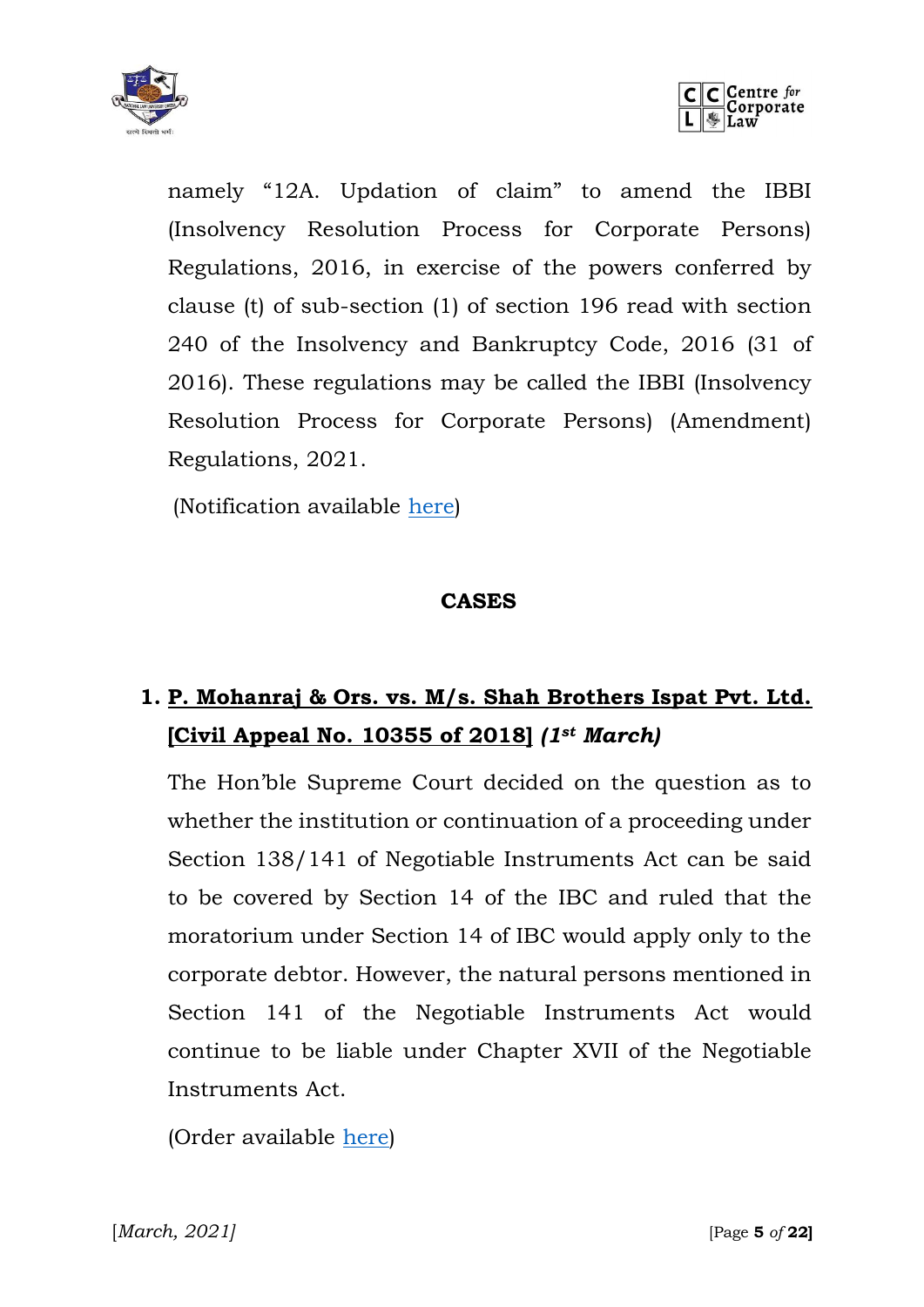



## **2. Gujrat Urja Vikas Nigam Limited vs. Mr. Amit Gupta & Ors [Civil Appeal No. 9241 of 2019]** *(8th March)*

The Hon'ble Supreme Court ruled that the Resolution Professional can approach the NCLT for the adjudication of disputes that are related to the insolvency resolution process, however, for the adjudication of disputes that arise *dehors* the insolvency of the Corporate Debtor, the RP must approach the relevant competent authority. Further, the Hon'ble Court observed that the legislature needs to provide concrete guidance on the validity of *ipso facto* clauses.

(Order available [here\)](https://ibbi.gov.in/uploads/order/79e3093d3be5f907a06411924f0a6b62.pdf)

## **3. Arun Kumar Jagatramka Vs. Jindal Steel and Power Ltd. & Anr [Civil Appeal No. 9664 of 2019]** *(15th March)*

The Hon'ble Supreme Court ruled that the prohibition placed by the Parliament in Section 29A and Section 35(1)(f) of the IBC must also attach itself to a scheme of compromise or arrangement under Section 230 of the Act of 2013, when the company is undergoing liquidation under the auspices of the IBC. Further, the Apex court also ruled that Regulation 2B of the Liquidation Process Regulations, specifically the proviso to Regulation 2B(1), is constitutionally valid.

(Order available [here\)](https://ibbi.gov.in/uploads/order/8b20adae7a37b302f30a02b3aa64ae91.pdf)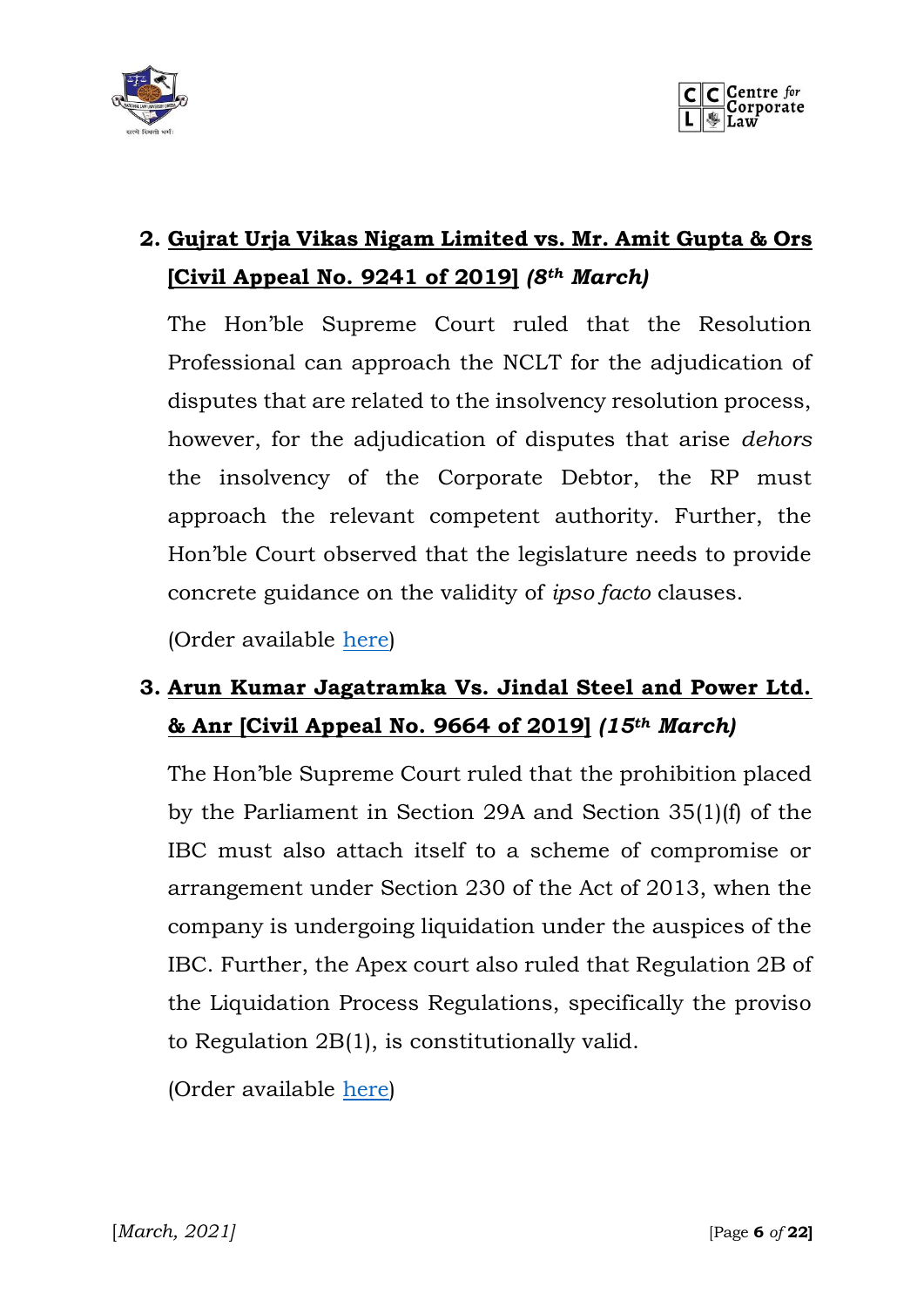



# **4. Sesh Nath Singh & Anr vs. Baidyabati Sheoraphuli Co-Operative Bank Ltd And Anr. [Civil Appeal No. 9198 of 2019]** *(22nd March)*

The Hon'ble Supreme Court ruled that since the provisions of the Limitation Act 1963 have been applied to proceedings under the IBC, there is no reason why Section 14 or 18 of the Limitation Act would not apply for the purpose of computation of the period of limitation.

(Order available [here\)](https://ibbi.gov.in/uploads/order/29e594ee74eee313c8b6c8532146c5cb.pdf)

### **5. Laxmi Pat Surana Vs. Union Bank Of India & Anr. [Civil Appeal No. 2734 of 2020]** *(26th March)*

The Hon'ble Supreme Court ruled that the financial creditor has a right to initiate resolution process against the guarantor whose liability is coextensive with that of the principal borrower even when the principle borrower is not a "corporate person".

(Order available [here\)](https://ibbi.gov.in/uploads/order/4ed4a21540b05893704433eca2efade9.pdf)

# **6. Indus Biotech Private Limited Vs. Kotak India Venture (Offshore) Fund [Arbitration Petition (Civil) NO. 48 of 2019 with Civil Appeal No.1070 /2021 @ SLP (C) NO. 8120 of 2020]** *(26th March)*

The Hon'ble Supreme Court ruled that if a petition under Section 7 of the Insolvency and Bankruptcy Code, 2016 is admitted any application under Section 8 of the Arbitration and Conciliation Act, 1996 thereafter will not be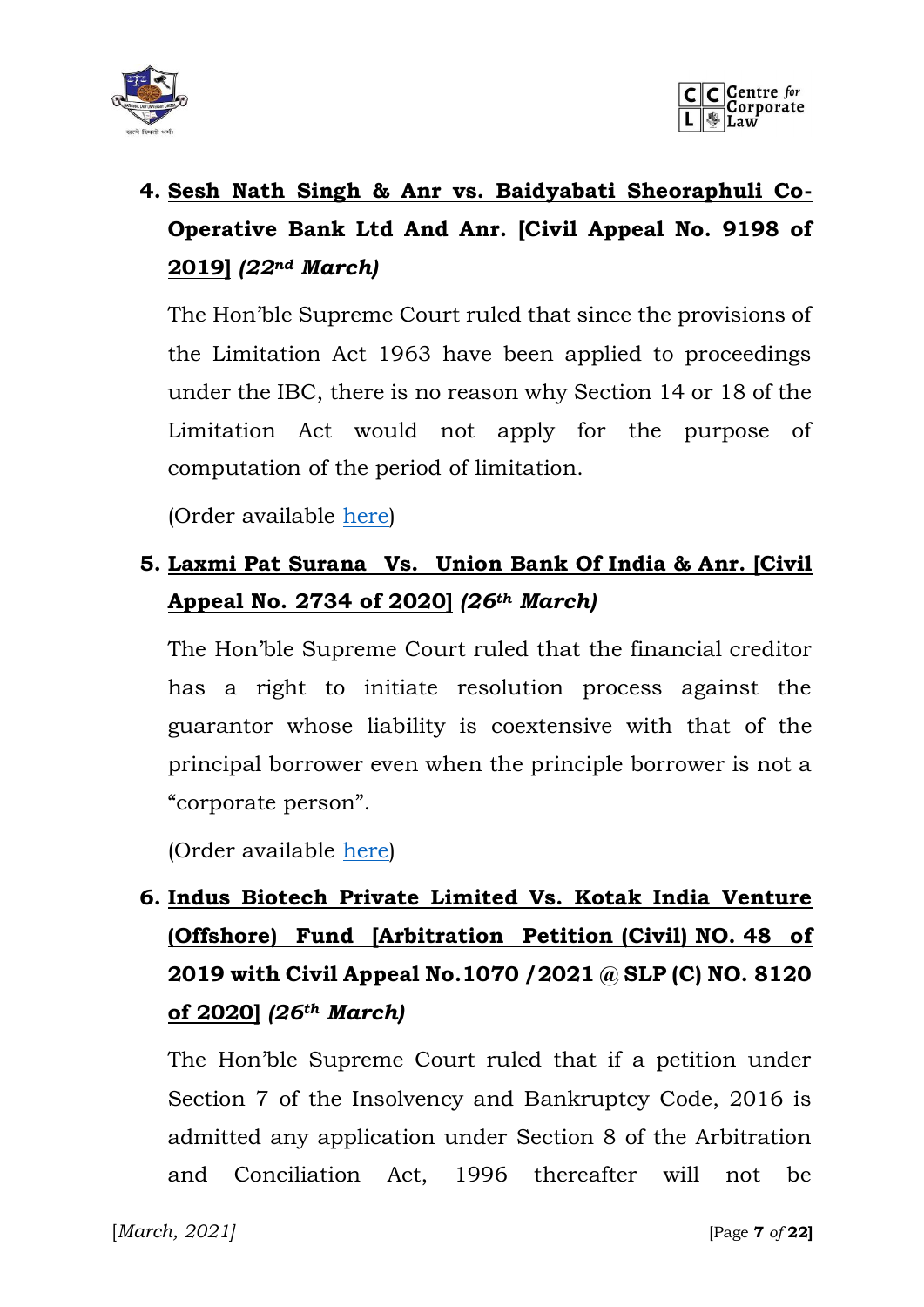



maintainable. Further, if a Section 7 petition is yet to be admitted, and meanwhile an application under Section 8 of the Act, 1996 is filed, the Adjudicating Authority is duty bound to first decide the application under Section 7 of the IBC by recording a satisfaction with regard to there being default or not, even if the application under Section 8 of Act, 1996 is kept along for consideration. In such event, the natural consequence of the consideration made therein on Section 7 of IBC application would befall on the application under Section 8 of the Act, 1996.

(Order available [here\)](https://ibbi.gov.in/uploads/order/165267b7826a9da22930afb04059e787.pdf)

# **7. India Resurgence ARC Private Limited Vs. M/s. Amit Metaliks Limited [Company Appeal (AT)(Insolvency) No. 1061 of 2020]** *(2nd March)*

The Hon'ble NCLAT ruled that the considerations including priority in scheme of distribution and the value of security are matters falling within the realm of Committee of Creditors and relevant only for purposes for arriving at a business decision in exercise of commercial wisdom of the Committee of Creditors, cannot be the subject of judicial review in appeal within the parameters of Section 61(3) of the Insolvency and Bankruptcy Code.

(Order available [here\)](file:///D:/Downloads/1568493043603e2630cc166.pdf)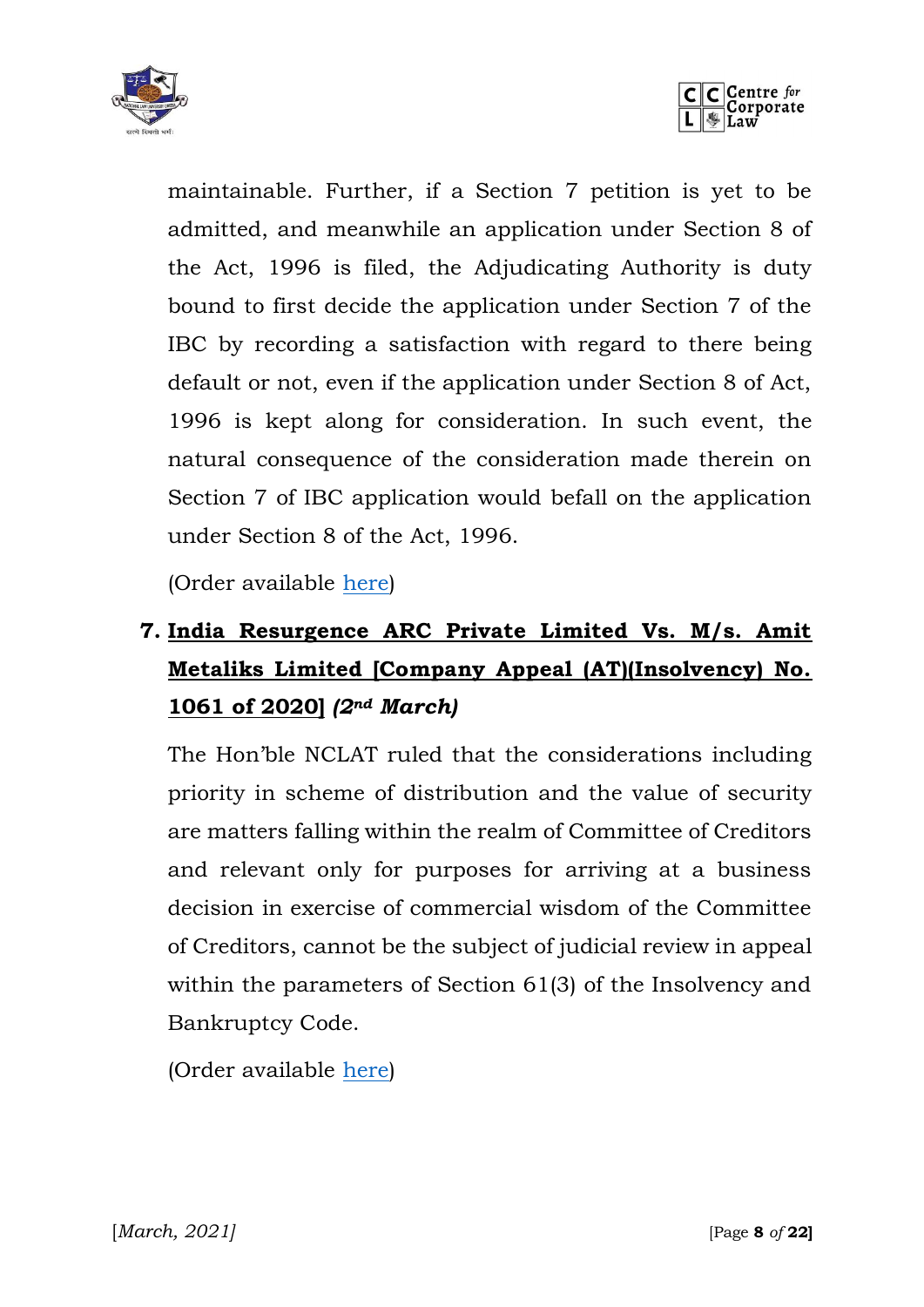



# *8.* **Mr. Gulabchand Jain vs. Mr. Ramchandra D. Choudhary, Resolution Professional of Vijay Timber Industries Pvt. Ltd. [Company Appeal (AT)(Insolvency) No. 142 of 2021]**  *(2nd March)*

The Hon'ble NCLAT ruled that Section 33(2) of the Insolvency and Bankruptcy Code, 2016 read together with explanation inserted by Act of 2019 empowers the Committee of Creditors to change its mind in regard to the liquidation of the Corporate Debtor even after an application has been filed by the Resolution Professional placing the Resolution Plan approved by the CoC before the Adjudicating Authority for approval, subject to the only exception that such course cannot be adopted after the approval of the Resolution Plan by the Adjudicating Authority.

(Order available [here\)](file:///D:/Downloads/71430524603e310bce74b.pdf)

# **9. Edelweiss Asset Reconstruction Company Ltd. Vs. Gwalior Bypass Projects Ltd. [Company Appeal (AT)(Insolvency) No. 1186 of 2019]** *(8th March)*

The Hon'ble NCLAT ruled that there is no bar for the Financial Creditor to proceed against the principal borrower as well as Corporate Guarantor at the same time, either in CIRPs or file claims in both CIRPs.

(Order available [here\)](https://nclat.nic.in/Useradmin/upload/183653136160473611db22e.pdf)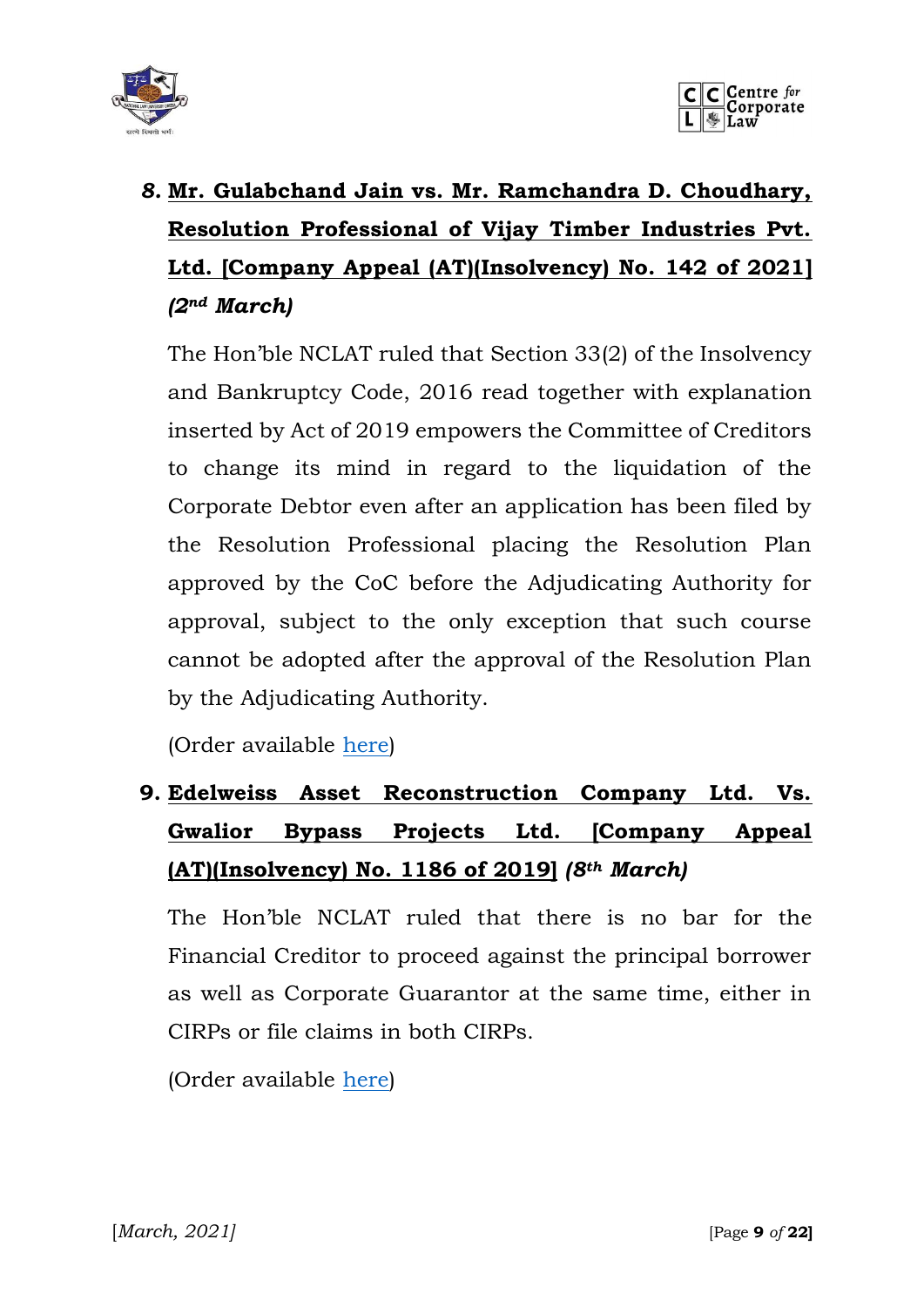



# **10. Mr Ram Ratan Kanoongo Resolution Professional of Sirpur Paper Mills Ltd Vs. Mr Veda Kumar Nimbagal [Company Appeal (AT) (Insolvency) No. 906 of 2020]** *(17th March)*

The Hon'ble NCLAT ruled that after the Resolution Plan's approval and implementation, no direction can be issued to the erstwhile Resolution Professional on account of any belated and settled claim. Successful Resolution Applicant cannot be burdened with the claim/dues of the Corporate Debtor.

(Order available [here\)](https://nclat.nic.in/Useradmin/upload/11089552856051da82c023b.pdf)

# **11. Kishanlal Likhmichand Bothra Vs. Canara Bank [Company Appeal (AT) (Insolvency) No. 704 of 2020]** *(24th March)*

The Hon'ble NCLAT ruled that Section 18 of the Limitation Act is applicable to proceedings under IBC and that if there is acknowledgment of debt in the balance-sheets or the OTS Proposal, the period of limitation would get extended if the acknowledgment is made before the period of limitation expires.

(Order available [here\)](https://nclat.nic.in/Useradmin/upload/1161117804605c755a19a19.pdf)

# **12. Gyanchand Mutha Vs. M/s. Aditya Birla Money Limited [Company Appeal (AT) (Ins) No. 346 of 2020]** *(18th March)*

The Hon'ble NCLAT ruled that since the scheme of IBC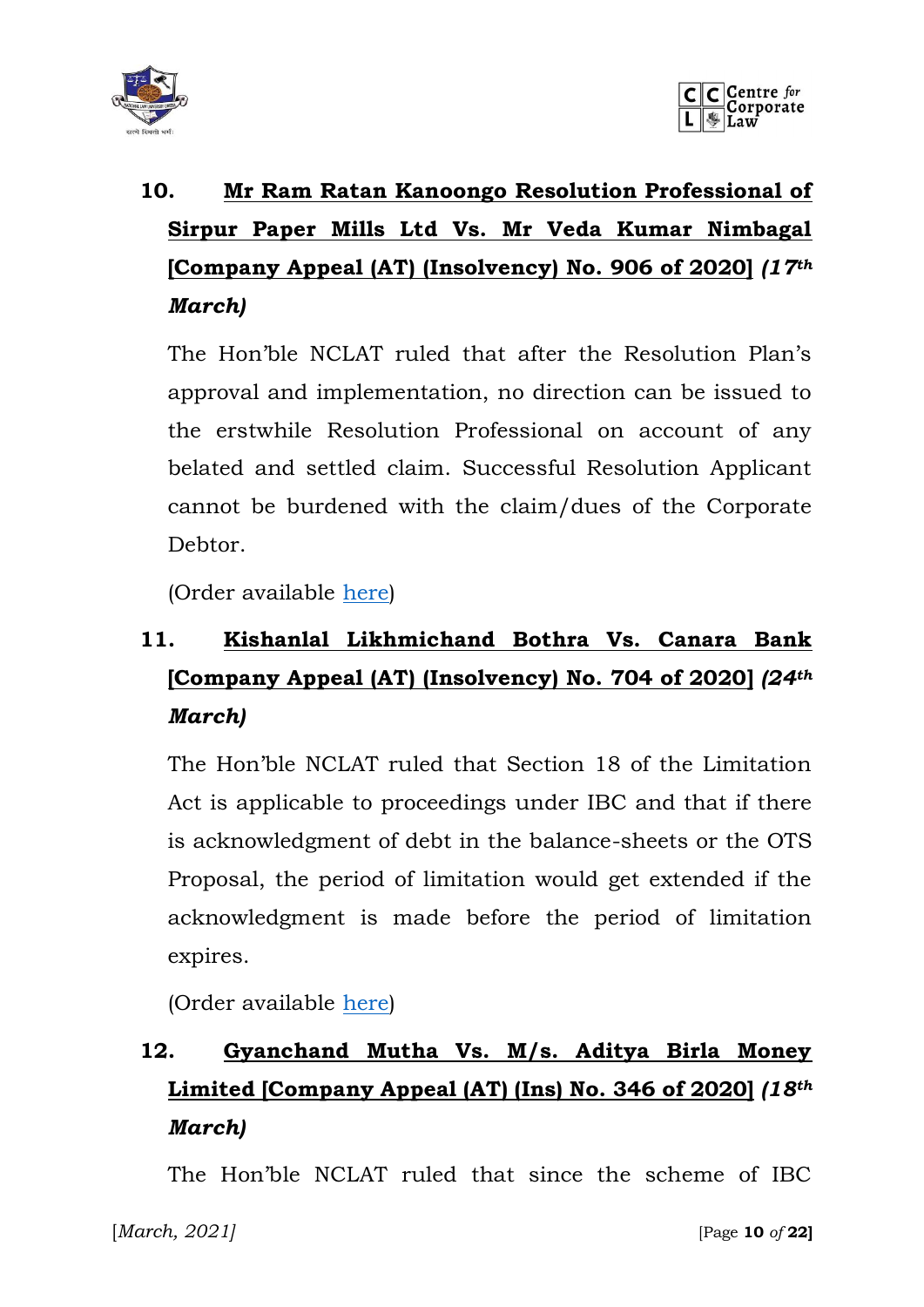



protects the financial service provider by means of exclusion under Section 3(8), an application under Section 9 cannot be admitted against such financial service providers.

(Order available [here\)](https://nclat.nic.in/Useradmin/upload/16731405496058705db4d5f.pdf)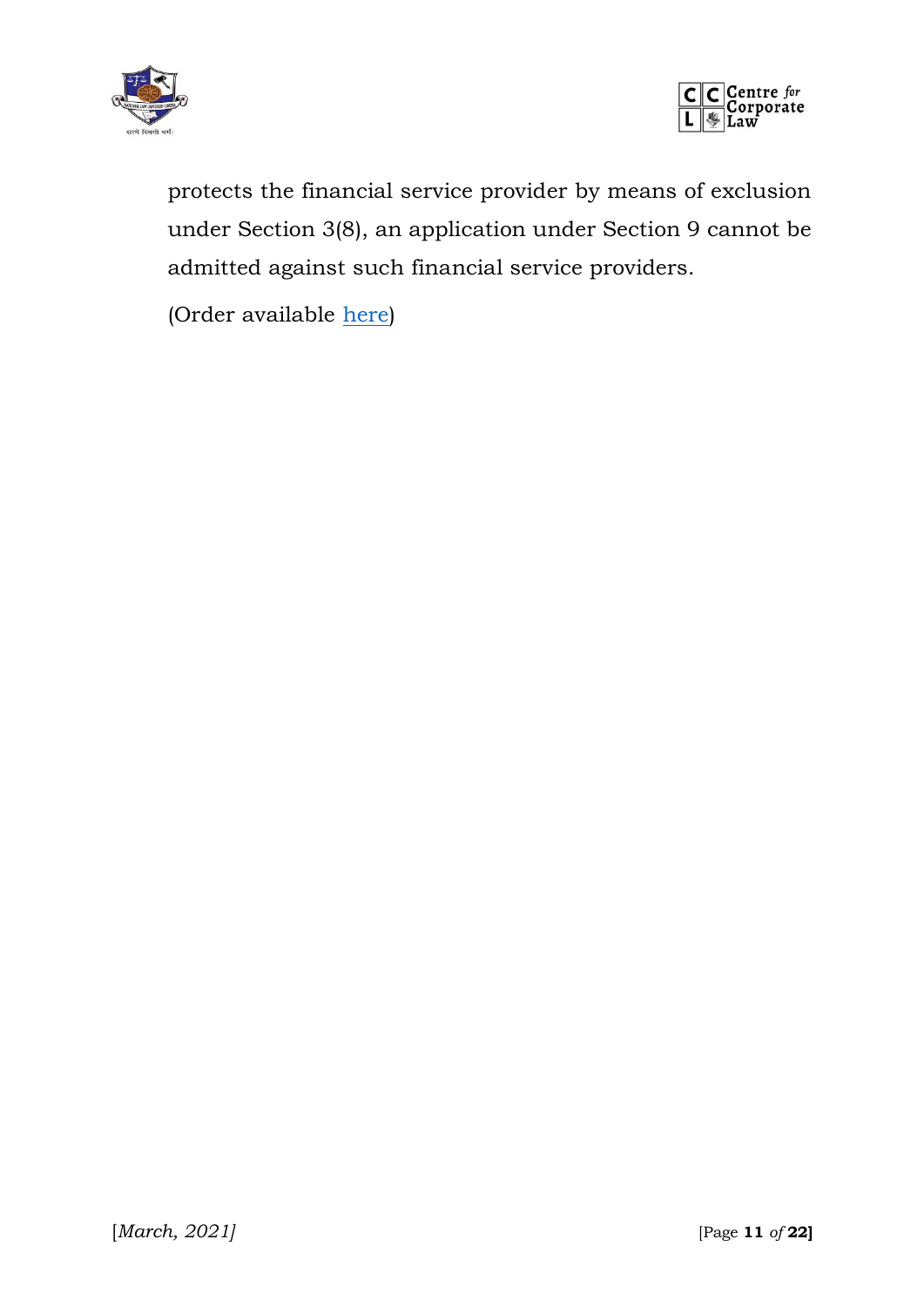



#### **SECURITIES AND EXCHANGE BOARD OF INDIA**

#### **ORDERS**

## **1. SEBI fines 4 entities for non-submission of financial results** *(\_26th March)*

Capital market regulator SEBI has penalised four entities, Alliance Infrastructure Project Pvt Ltd, Ashna Realtors, RMG Developers and Tarendra Infrastructure Chennai for delayed or non-submission of financial results. The regulator has imposed a fine of Rs 1 lakh on each of the four entities.

The Securities and Exchange Board of India (SEBI) initiated adjudication proceedings under section 15A(b) of SEBI Act, 1992 the four entities and sent show cause notices to show cause as to why an inquiry should not be held and penalty not be imposed against them for the aforesaid alleged violations.

(Order available [here.](https://www.sebi.gov.in/enforcement/orders/mar-2021/adjudication-order-in-respect-of-4-entities-in-the-matter-of-delayed-submission-non-submission-of-financial-results-for-financial-year-ended-march-31-2019_49682.html))

## **2. SAT sets aside SEBI orders in WhatsApp leak case** *(26th March)*

SEBI had carried out search and seizure operations of 26 entities of a specific market chatter WhatsApp group in case of leak of quarterly financial results of some companies before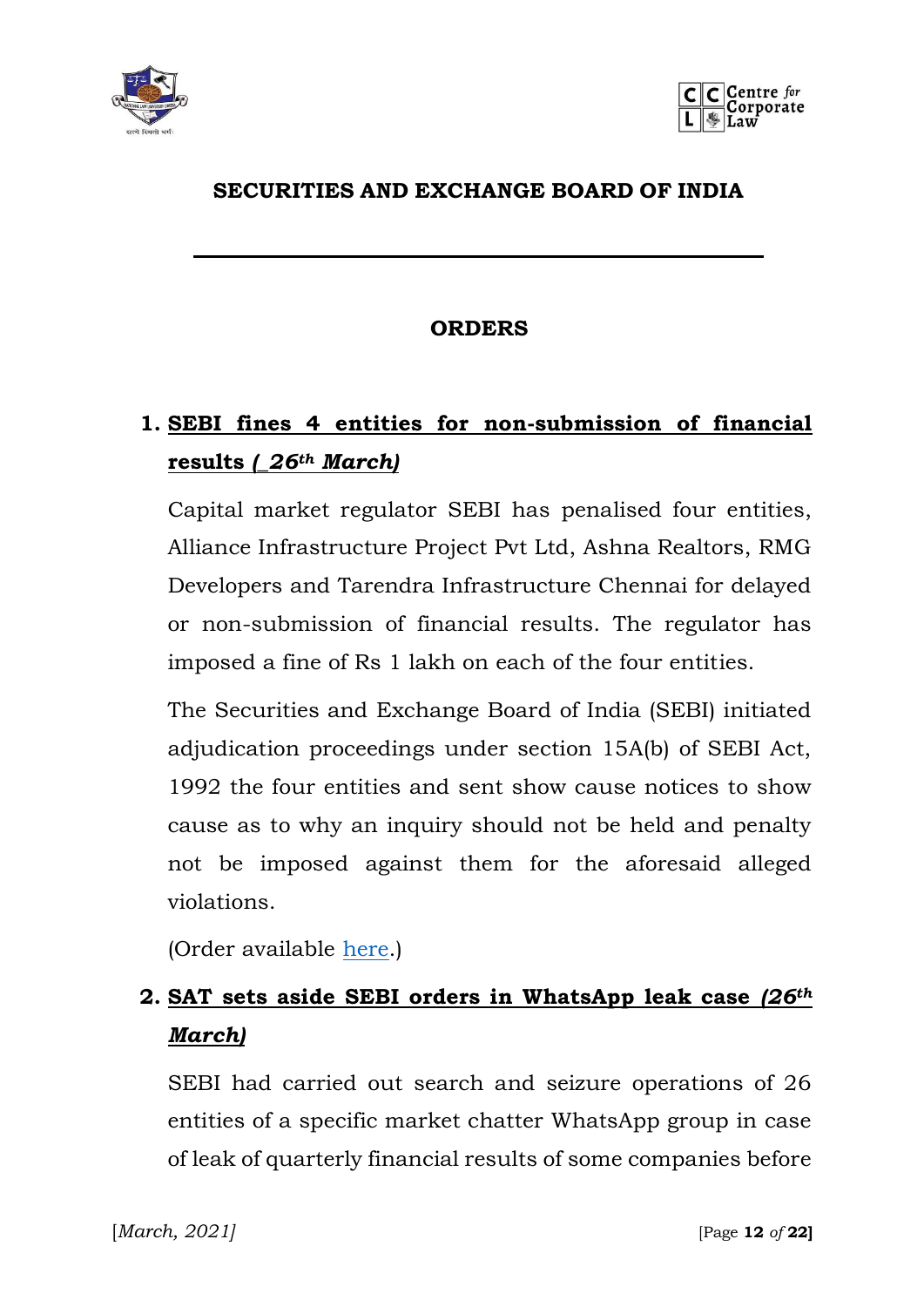



the official disclosure. The Securities Appellate Tribunal (SAT) has set aside market regulator Securities and Exchange Board of India's (SEBI) orders against some employees of brokerage houses for forwarding messages on WhatsApp regarding unpublished quarterly results of some listed companies.

(Order available [here\)](http://sat.gov.in/english/pdf/E2021_JO2020308_25.PDF)

## **3. SEBI cancels Sahara India Financial Registration as Sub-Broker** *(3rd March)*

Terming Sahara India Financial Corp Ltd as an entity not 'fit & proper', market regulator Securities and Exchange Board of India (SEBI) has cancelled registration of the Sahara group unit as sub-broker of National Stock Exchange (NSE) and BSE. The SEBI order also refers to an order passed by the Securities Appellate Tribunal (SAT) on 28 July 2017 in Sahara Asset Management Company (AMC) Pvt Ltd issue.

(Order available [here.](https://www.sebi.gov.in/enforcement/orders/mar-2021/order-in-the-matter-of-sahara-india-financial-corporation-limited_49381.html))

### **MASTER CIRCULAR**

## **1. Master Circular on Surveillance of Securities Market** *(1ST March)*

SEBI has issued the Master Circular on Surveillance of Securities Market where it enables all the users to have an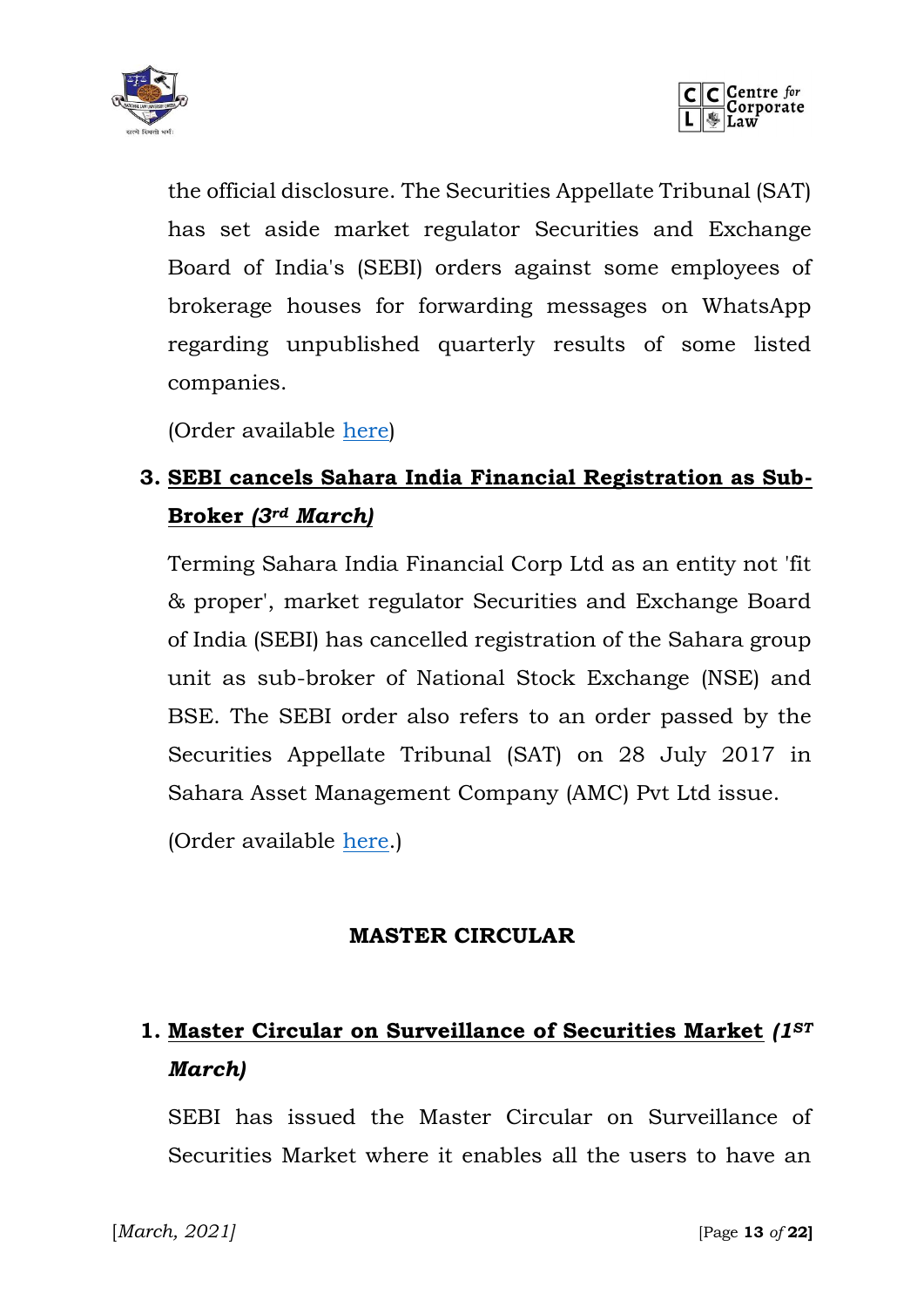



access to all the applicable circulars at one place. This Master Circular is a compilation of the circulars issued by Integrated Surveillance Department, which are operational as on date of this circular.

(Master Circular available [here.](https://www.sebi.gov.in/legal/master-circulars/mar-2021/master-circular-on-surveillance-of-securities-market_49354.html))

#### **CIRCULAR**

#### **1. Circular on Mutual Funds** *(4TH March)*

In exercise of its power conferred under Section 11(1) of the Securities and Exchange Board of India Act, 1992, read with the provisions of Regulation 77 of SEBI (Mutual Funds) Regulations, 1996, to protect the interests of investors in securities and to promote the development of, and to regulate the securities market.

Circular available [here.](https://www.sebi.gov.in/legal/circulars/mar-2021/circular-on-mutual-funds_49393.html)

## **2. Circular on Guidelines for votes cast by Mutual Funds** *(5th March)*

In exercise of powers conferred under Section 11 (1) of the Securities and Exchange Board of India Act, 1992, read with the provisions of Regulation 77 of SEBI (Mutual Funds) Regulations, 1996, SEBI has prescribed guidelines to further improve transparency as well as encourage Mutual Funds/AMCs to diligently exercise their voting rights in best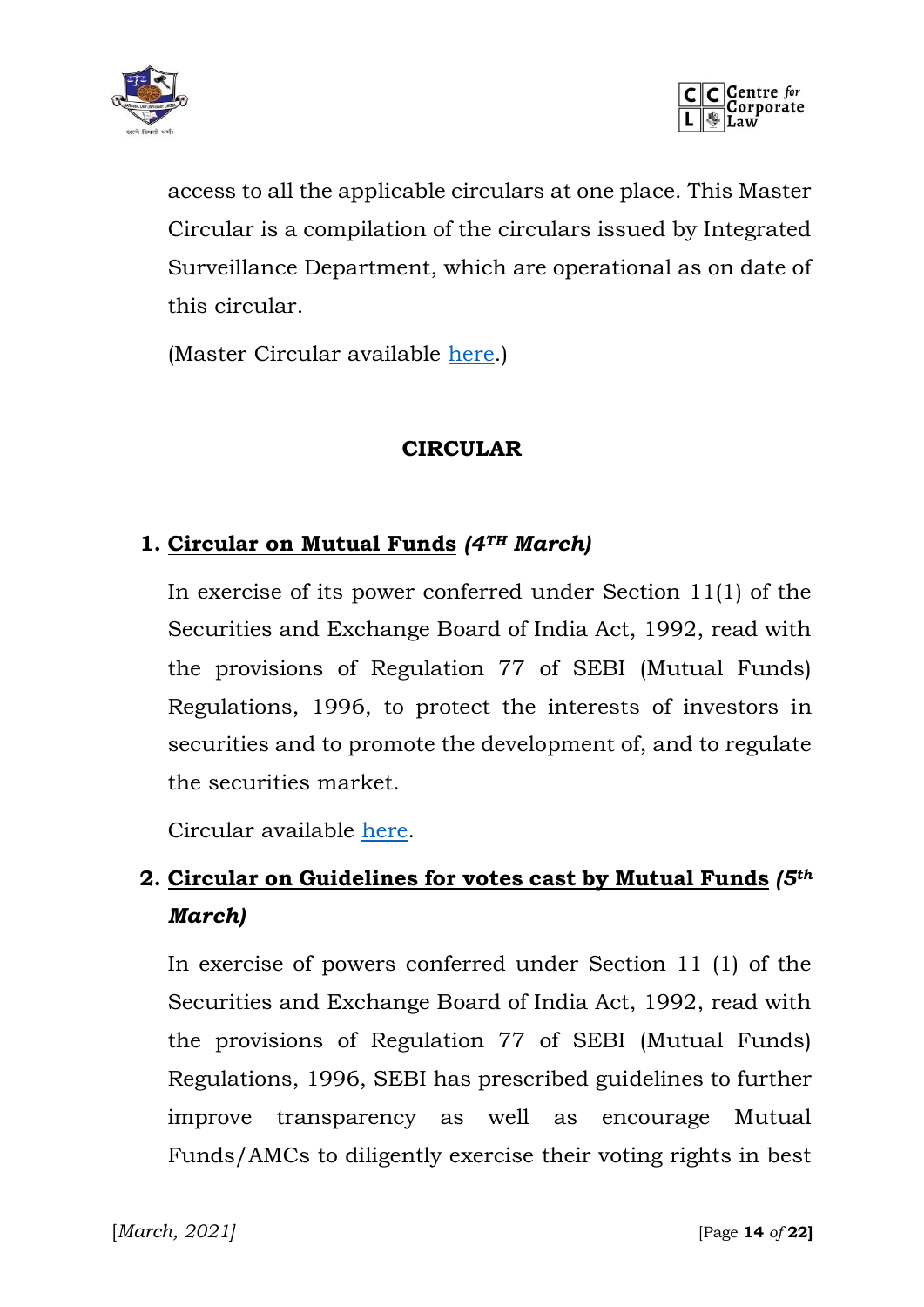



interest of the unitholders and based on the deliberations in MFAC.

(Circular available [here.](https://www.sebi.gov.in/legal/circulars/mar-2021/circular-on-guidelines-for-votes-cast-by-mutual-funds_49405.html))

#### **3. Rollout of Legal Entity Template** *(10th March)*

Exercising its powers conferred under Section 11(1) of the Securities and Exchange Board of India Act, 1992, to protect the interests of investors in securities and to promote the development of, and to regulate the securities markets, SEBI rolled out circulars pertaining to Legal Entity Templates.

(Circular available [here.](https://www.sebi.gov.in/legal/circulars/mar-2021/rollout-of-legal-entity-template_49461.html))

## **4. Review of norms regarding investment in debt instruments with special features, and the valuation of perpetual bonds** *(10th March)*

Exercising its powers conferred under Section 11(1) of the Securities and Exchange Board of India Act, 1992, SEBI issued review of norms regarding investment in debt instruments with special features, provisions for Segregated Portfolio in the Scheme Information Document and the valuation of perpetual bonds.

(Circular available [here.](https://www.sebi.gov.in/legal/circulars/mar-2021/review-of-norms-regarding-investment-in-debt-instruments-with-special-features-and-the-valuation-of-perpetual-bonds_49463.html))

## **5. Guidelines for Business Continuity Plan (BCP) and Disaster Recovery (DR) of Market Infrastructure Institutions (MIIs)** *(22nd March)*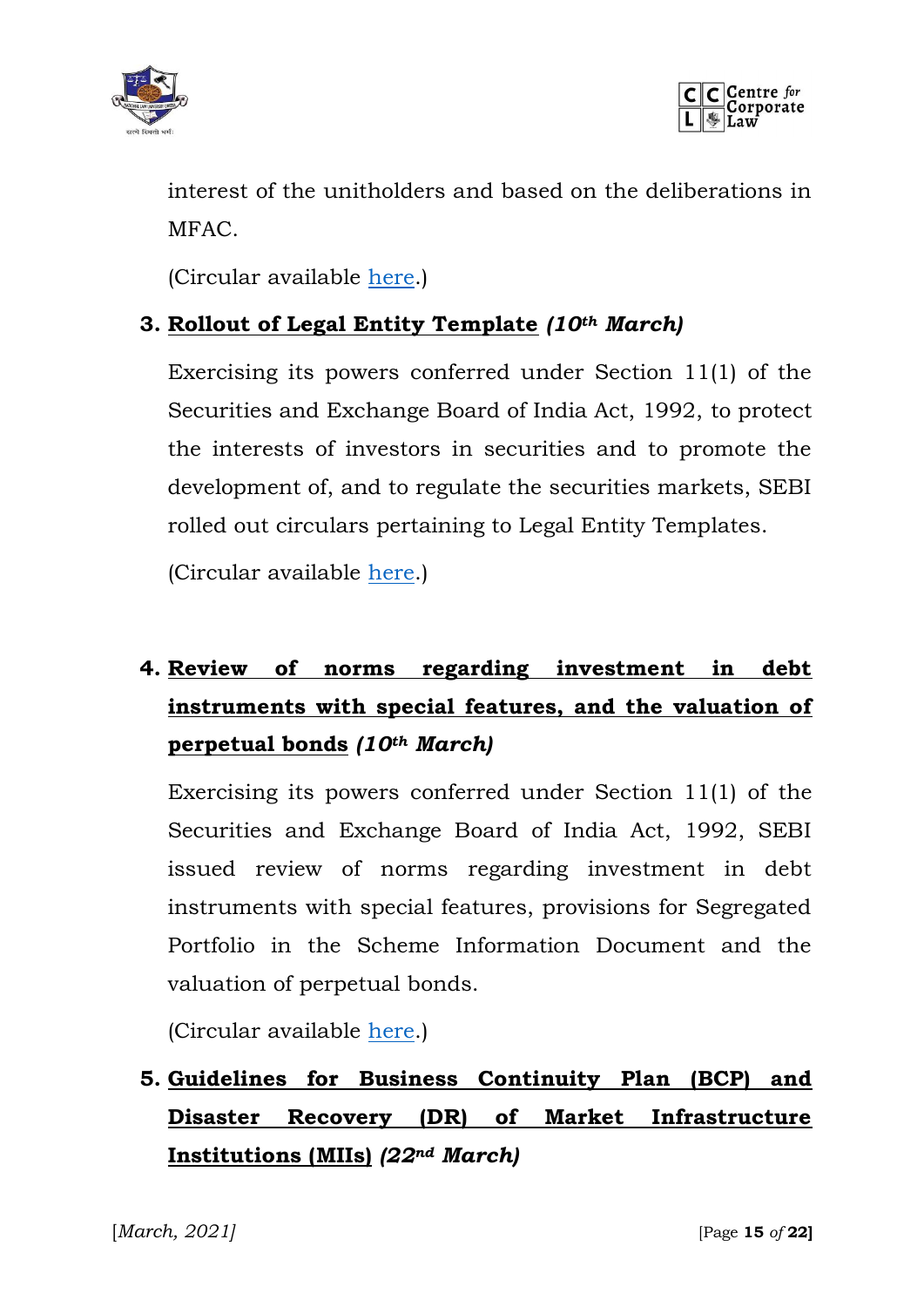



Superseding the earlier circular dated March 26, 2019issued on BCP-DR Policy of MII has brought new guidelines for Business Continuity Plan (BCP) and Disaster Recovery (DR) of Market Infrastructure Institutions (MIIs) by exercising its powers conferred under Section 11 (1) of the Securities and Exchange Board of India Act, 1992 to protect the interests of investors in securities and to promote the development of, and to regulate the securities market.

(Guidelines available [here.](https://www.sebi.gov.in/legal/circulars/mar-2021/guidelines-for-business-continuity-plan-bcp-and-disaster-recovery-dr-of-market-infrastructure-institutions-miis-_49601.html))

### **6. Clarification on the valuation of bonds issued under Basel III framework** *(22nd March)*

In exercise of powers conferred under Section 11(1) of the Securities and Exchange Board of India Act, 1992, read with the provisions of Regulation 77 of SEBI (Mutual Funds) Regulations, 1996, to protect the interests of investors in securities and to promote the development of, and to regulate the securities market has issued a clarification on the valuation of bonds issued under Basel III framework.

This is done in concern to the circular dated March 10,2021 March 10, 2021, which has inter alia stated that the maturity of all perpetual bonds shall be treated as 100 years from the date of issuance of the bond for the purpose of valuation.

(Circular available [here.](https://www.sebi.gov.in/legal/circulars/mar-2021/clarification-on-the-valuation-of-bonds-issued-under-basel-iii-framework_49604.html))

## **7. Combating Financing of Terrorism (CFT) under Unlawful Activities (Prevention) Act, 1967 – Directions to Stock**

[*March, 2021]* [Page **16** *of* **22]**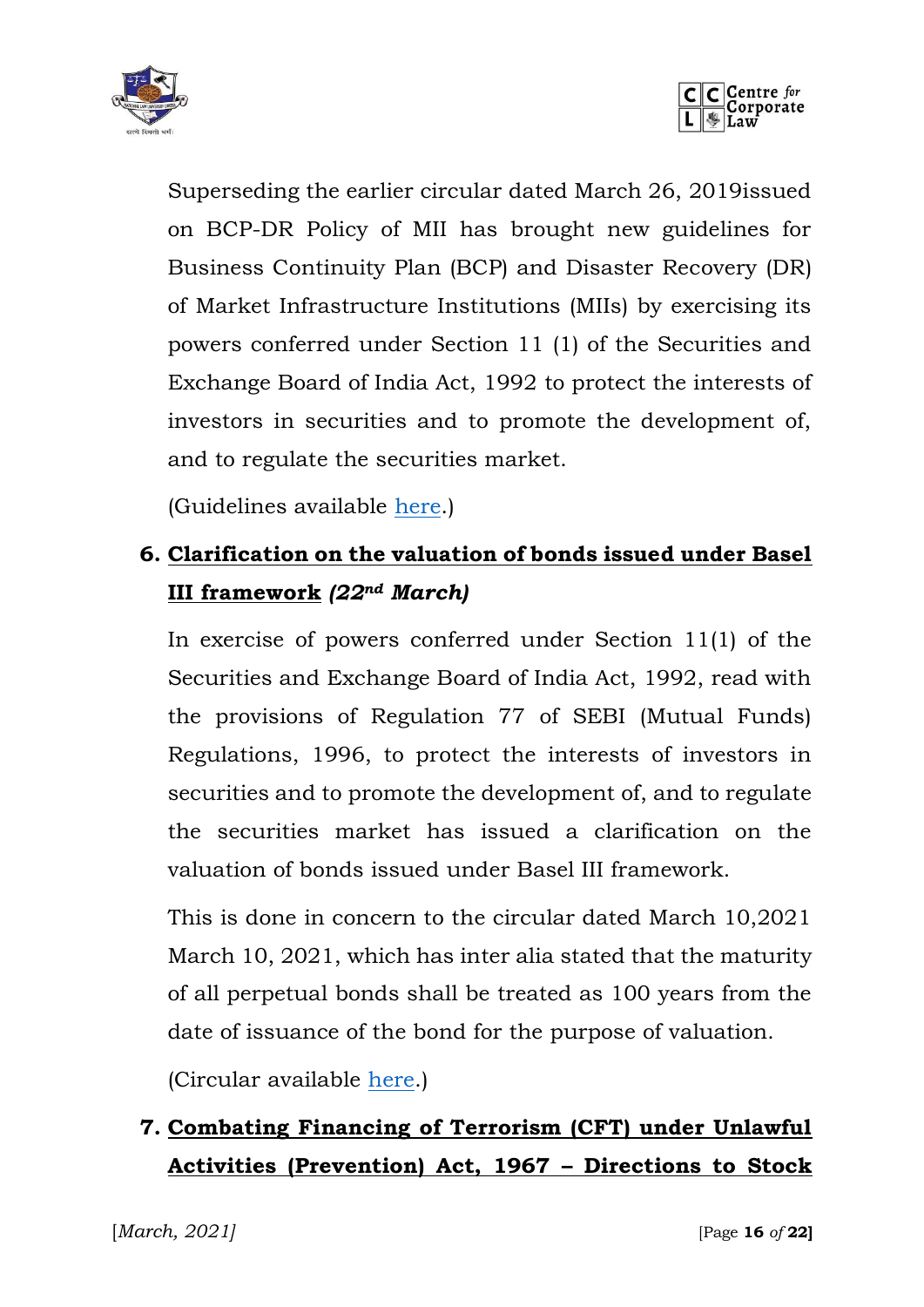



## **Exchanges, Depositories and all registered intermediaries** *(25th March)*

In exercise of powers conferred under Section 11(1) of the Securities and Exchange Board of India Act, 1992, to protect the interests of investors in securities and to promote the development of, and to regulate the securities markets, SEBI issued a circular pertaining to Combating Financing of Terrorism (CFT) under Unlawful Activities (Prevention) Act, 1967 Directions to Stock Exchanges, Depositories and all registered intermediaries.

(Circular available [here.](https://www.sebi.gov.in/legal/circulars/mar-2021/combating-financing-of-terrorism-cft-under-unlawful-activities-prevention-act-1967-directions-to-stock-exchanges-depositories-and-all-registered-intermediaries_49645.html))

## **8. Transfer of business by SEBI registered intermediaries to other legal entity** *(26th March)*

In exercise of powers conferred under Section 11 (1) of the Securities and Exchange Board of India Act, 1992, SEBI has issued circular in concern to transfer of business by SEBI registered intermediaries to other legal entity which covers five clarifications.

Circular available [here.](https://www.sebi.gov.in/legal/circulars/mar-2021/transfer-of-business-by-sebi-registered-intermediaries-to-other-legal-entity_49678.html)

## **9. Reduction in unblocking/refund of application money** *(31st March)*

In exercise of powers conferred by Section 11(1) and section 11A of the Securities and Exchange Board of India Act, 1992, a circular pertaining to reduction in unblocking/refund of application money has been issued.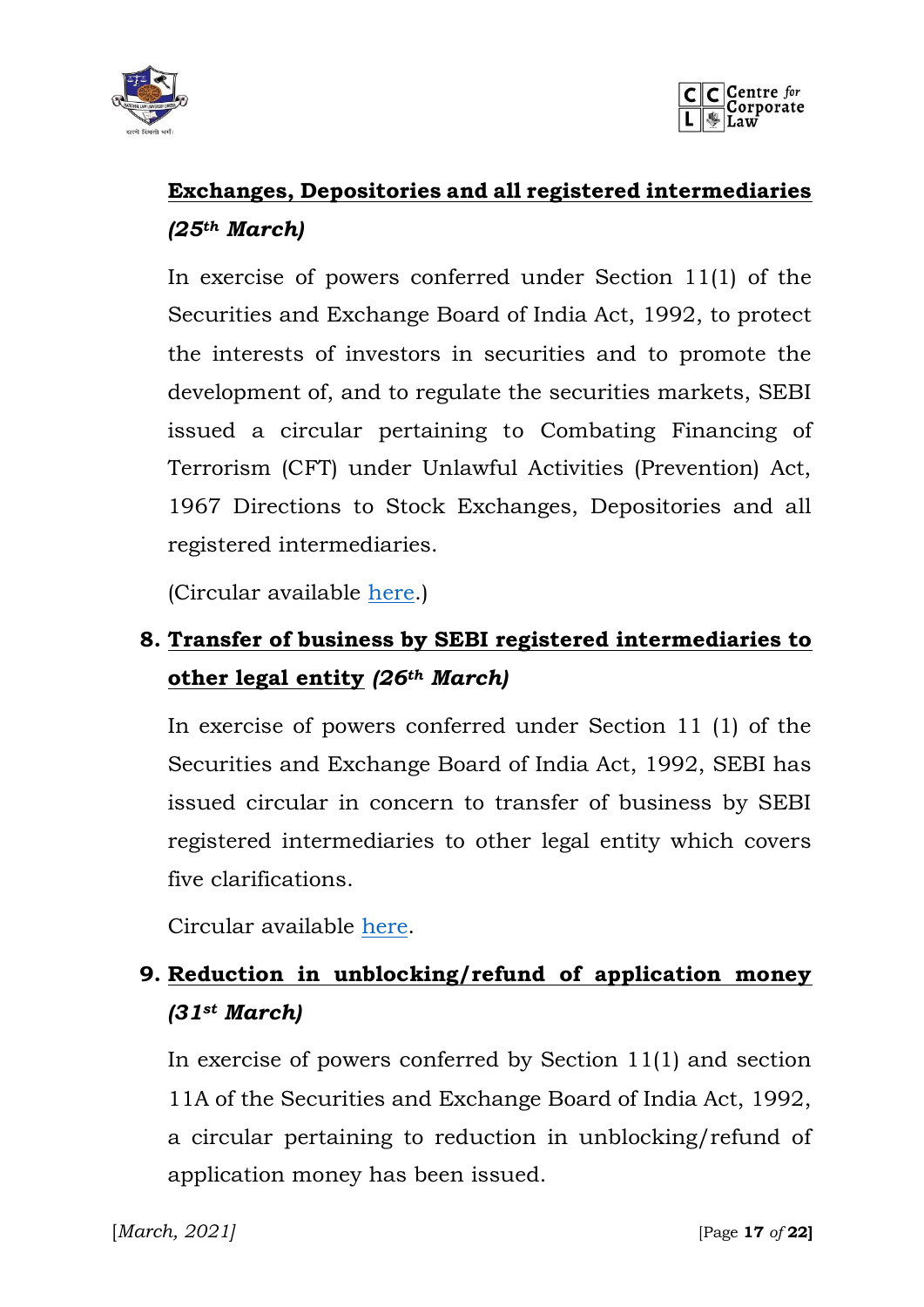



(Circular available [here](https://www.sebi.gov.in/legal/circulars/mar-2021/reduction-in-unblocking-refund-of-application-money_49722.html)**.**)

#### **MINISTRY OF CORPORATE AFFAIRS**

#### **AMENDMENTS**

## **1. Companies (Incorporation) Third Amendment Rules, 2021** *(5th March)*

The MCA notified the Companies (Incorporation) Third Amendment Rules, 2021. The stakeholders are now in a position to perform the aadhar authentication for GSTIN registration in Form INC-35 AGILE-PRO.

(Notification available [here\)](http://www.mca.gov.in/Ministry/pdf/CompaniesIncorporation3rdAmndtRules_11032021.pdf)

### **2. Amendments to Schedule V of the Companies Act, 2013 (***18th March***)**

The MCA amended the Schedule V of the Companies Act, 2013. In Section I of Schedule V, the words "or other director or directors" shall be inserted after "managerial person or persons" and in Section II, Table (A) was substituted.

(Notification available [here\)](http://www.mca.gov.in/Ministry/pdf/AmendmentNotification_19032021.pdf)

### **3. The Companies (Management and Administration) Amendment Rules, 2021** *(5th March)*

The MCA vide its notification amended Rule 11, 12 and 20 of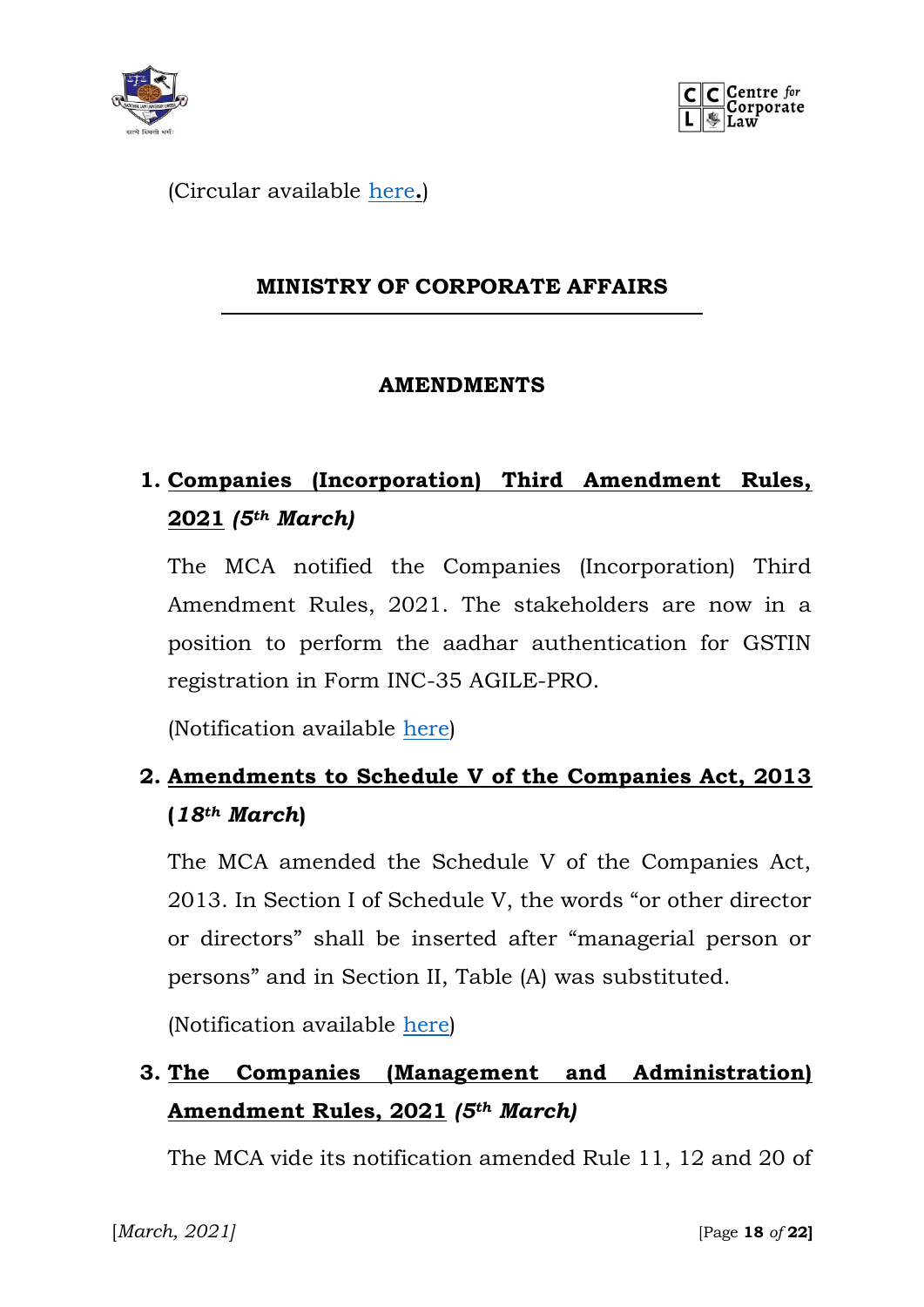



the Companies (Management and Administration) Rules, 2021. This amendment provides that every company except One Person Company (OPC) and Small Company shall file its annual return in Form MGT-7. OPC and Small Company shall file in Form MGT-7A. the amendment to Rule 20 provided a few definitions namely, 'Agency', 'Cut-off date', 'Cyber Security', 'Electronic Voting System', 'Remote evoting', 'Secured System' and 'Voting by electronic means.'

(Notification available [here\)](http://www.mca.gov.in/Ministry/pdf/CompaniesMgmtAdminAmndtRules_11032021.pdf)

### **4. The Companies (Accounts) Amendment Rules, 2021**  *(24th March)*

MCA vide its notification amended Rules 3(1) and 8(5) Companies (Accounts) Rules, 2014. Under Rule 3(1), a proviso was inserted stating that for a financial year commencing on and after 1st April, 2021, every company using an accounting software for maintaining books of accounts, shall use only such software which has a feature of recording audit trail of each and every transaction, creating an edit log of each change made in books of account along with the date when such changes were made and ensuring that the audit trail cannot be disabled. Further there has been an addition of two clauses under Rule 8(5) containing further details to be mentioned in the Board Report

(Notification available [here\)](http://www.mca.gov.in/Ministry/pdf/AccountsAmendmentRules_24032021.pdf)

#### **5. The Companies (Audit and Auditors) Amendment Rules,**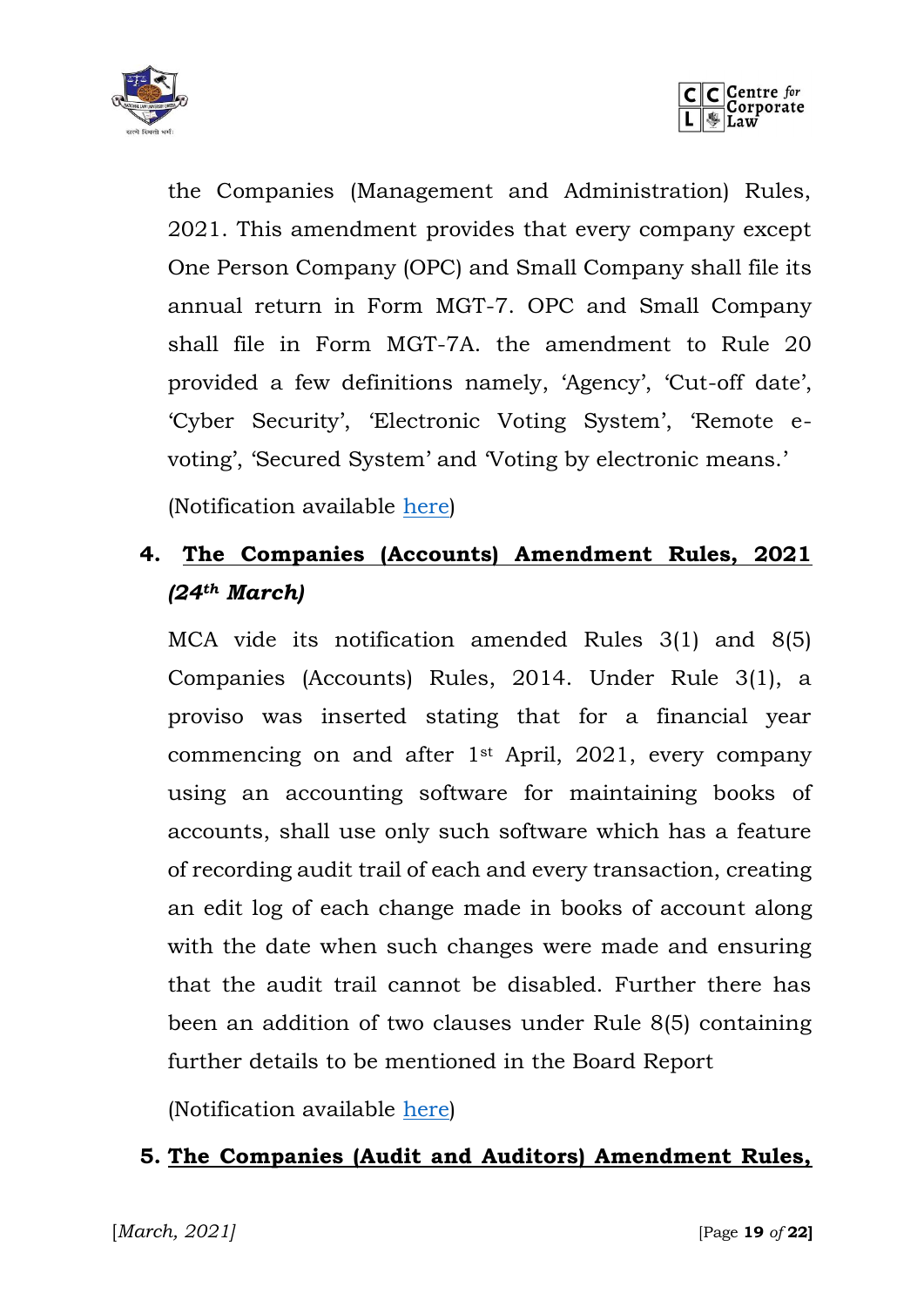



#### **2021** *(24th March)*

MCA notified the Companies (Audit and Auditors) Amendment Rules, 2021 and omitted clause (d) of Rule 11 of Companies (Audit and Auditors) Rules, 2014 and additionally introduced clauses (e), (f) and (g). the matter related to specified bank notes during demonetisation period is not required to be stated in "Other Matters" in the auditor's report. However, certain matters have been specified on which reporting needs to be done under "Other Matters" paragraph of Audit Report.

(Notification available [here\)](http://www.mca.gov.in/Ministry/pdf/AuditAuditorsAmendmentRules_24032021.pdf)

### **6. Amendments to Schedule III of the Companies Act, 2013**  *(24th March)*

The MCA amended the Schedule III of the Companies Act, 2013. This contains the general instructions to prepare a balance sheet and Statement of profit and Loss of a Company. Multiple changes have been made including ones about Security Deposits and details of immovable property.

(Notification available [here\)](http://www.mca.gov.in/Ministry/pdf/ScheduleIIIAmendmentNotification_24032021.pdf)

#### **NOTIFICATIONS**

## **1. Establishment of a Central Scrutiny Centre (CSC)** *(18th March)*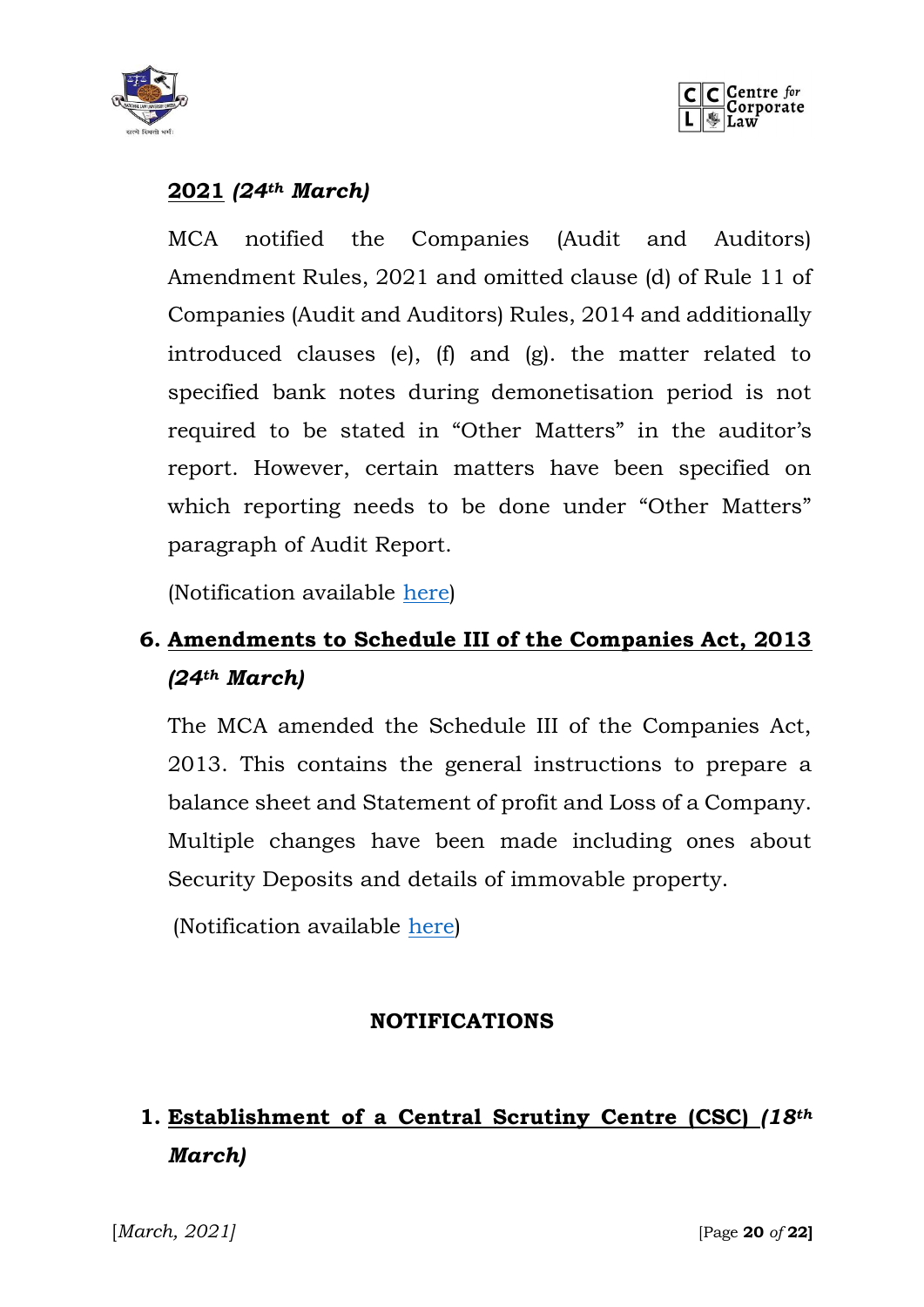



The MCA vide its notification established a Central Scrutiny Centre to carry out scrutiny of Straight Through Processes (STP) e-forms filed by companies under the Act.

(Notification available [here\)](file:///C:/Users/Administrator/Downloads/MCA-establishes-Central-Scrutiny-Centre-for-scrutiny-of-Straight-Through-Processes.pdf)

#### *2.* **Commencement Notification** (*5th March*)

MCA appointed the 5<sup>th</sup> March, 2021 as the date of commencement of Section 23(i) of the Companies (Amendment) Act, 2017 which seeks to amend Section 92 of the Companies Act, 2013 dealing with annual return.

(Notification Available [here\)](http://www.mca.gov.in/Ministry/pdf/CommencementNotification_11032021.pdf)

#### **3. Commencement Notification (***18th March***)**

MCA appointed the 18<sup>th</sup> March, 2021 as the date of commencement of Sections 32 and 40 of the Companies (Amendment) Act, 2020 seeking to amend Sections 149 (Remuneration of Independent Director In case of absence or inadequate profits) and 197 (Overall Maximum Managerial Remuneration and Managerial Remuneration in Case of Absence or Inadequacy of Profits) respectively of the Companies Act, 2013.

(Notification available [here\)](http://www.mca.gov.in/Ministry/pdf/CommencementNotification_19032021.pdf)

#### **4. Commencement Notification (***24th March***)**

MCA appointed the 24<sup>th</sup> March, 2021 as the date of commencement of Sections 23 (Unpaid Dividend Account) and 45 (Valuation) of the Companies (Amendment) Act, 2020.